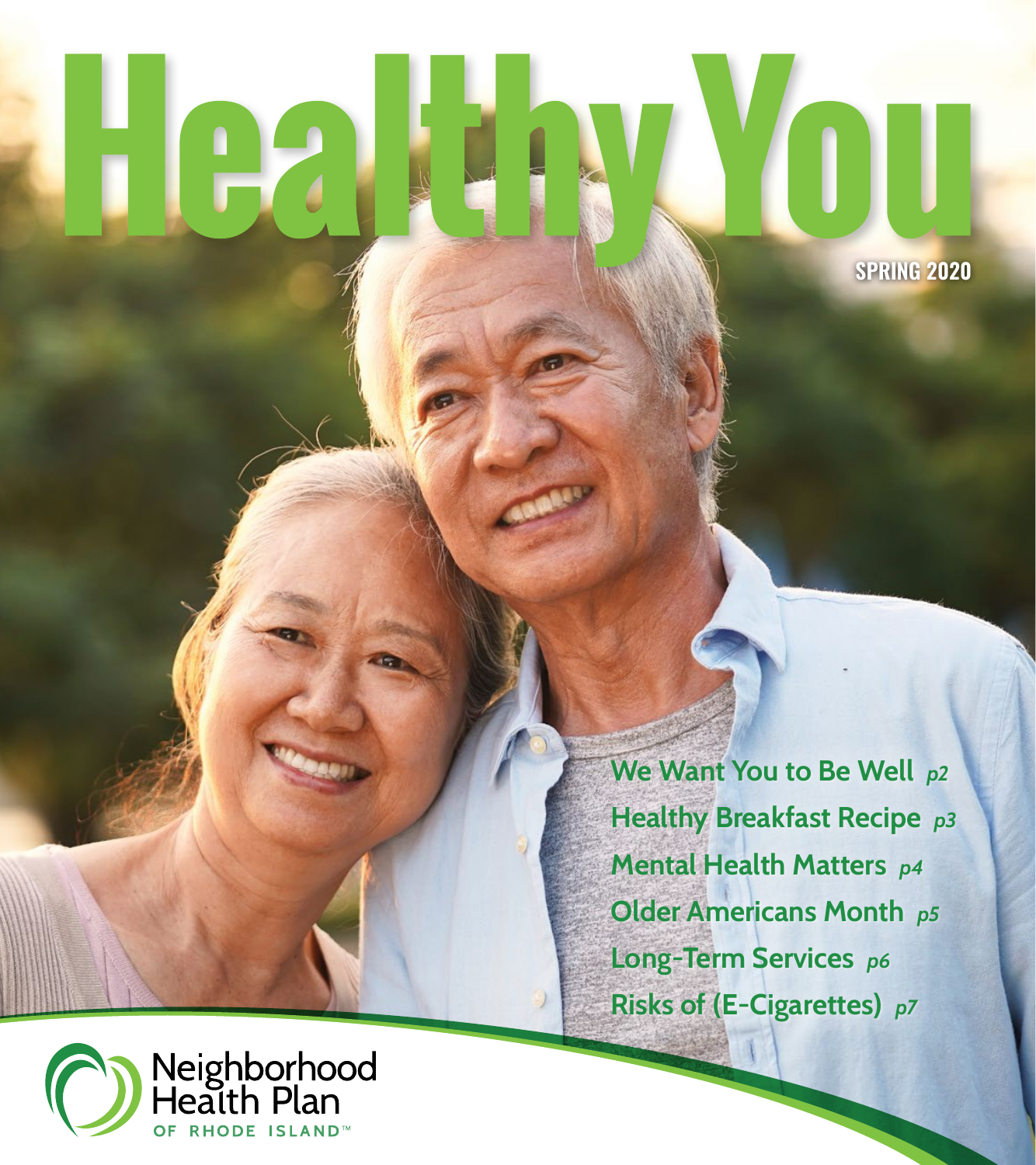

### We Want You to **BE WELL!**

**Neighborhood is committed to the health and safety of our members during this time of uncertainty due to the Coronavirus (COVID-19) pandemic.** 

Visit our website for answers to frequently asked questions related to covered services, telemedicine, tips for staying healthy and more: **[www.nhpri.org/coronavirus-update](http://www.nhpri.org/coronavirus-update)** 

#### **If You Need a Provider**

If you have symptoms of COVID-19 such as fever, cough, and shortness of breath, call your primary care provider first before going to a provider office, urgent care center or the emergency room. If you don't have a primary care provider please call the Rhode Island Department of Health's hotline at **401-222-8022**. Calling your provider or the hotline first protects everyone from the possible spread of germs.

#### **We are Here to Help You**

If you have questions about your health insurance coverage or need help getting access to resources such as food, housing, behavioral health services, filing for unemployment and more, please contact Neighborhood Member Services at the phone number on the back of your member ID card.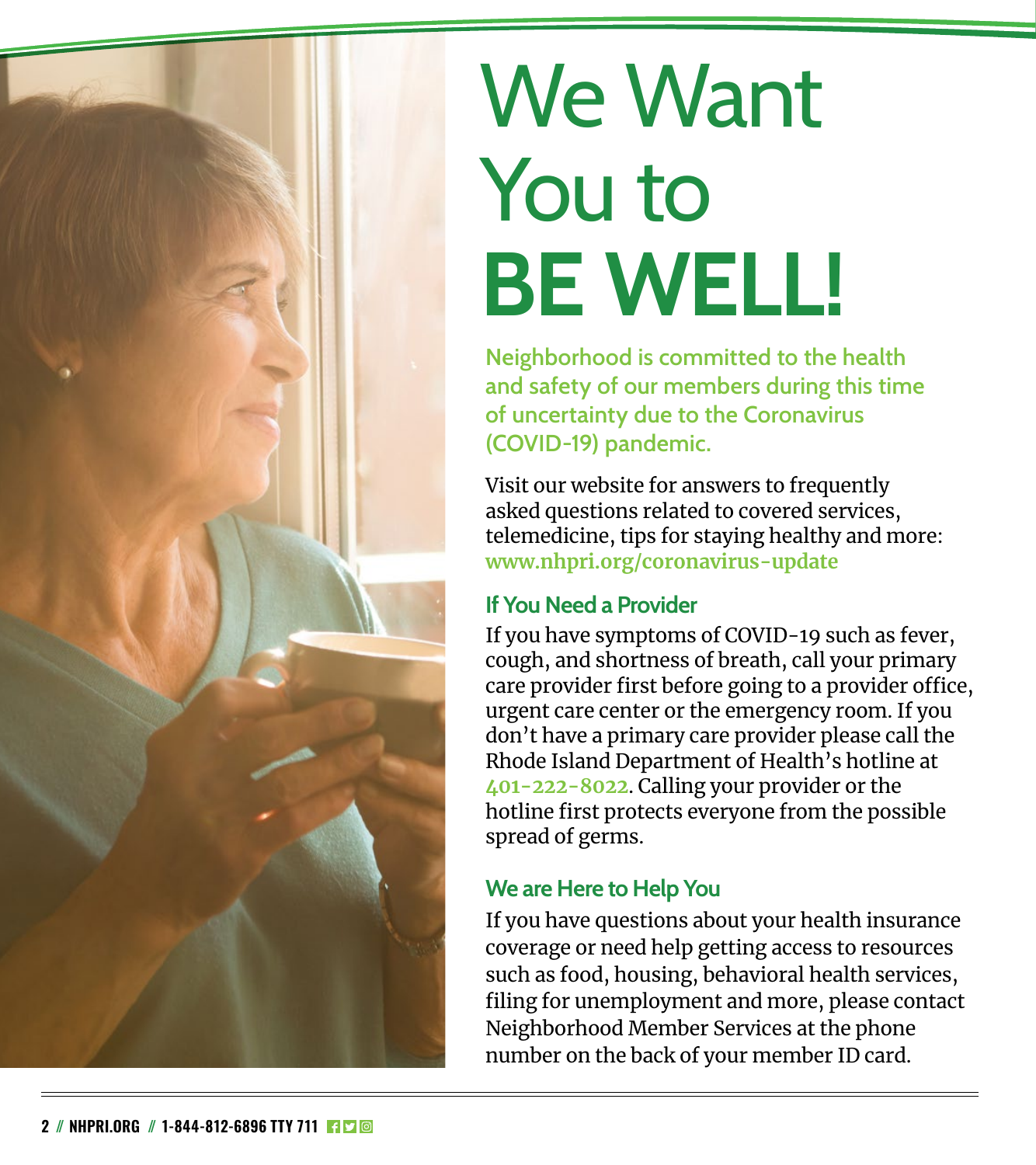# **Healthy RECIPE**

**It's good to start your day off with a healthy breakfast. Try out this recipe for whole wheat blueberry muffins – enjoy for breakfast or a healthy snack!** 



#### **Whole Wheat Blueberry Muffins**

#### **Ingredients**

- **•** 1 1/2 cups whole wheat flour
- **•** 3/4 cup sugar
- **•** 1/2 teaspoon salt
- **•** 2 teaspoons baking powder
- **•** 1/3 cup vegetable oil
- **•** 1 egg, slightly beaten
- **•** 1/3 cup nonfat or 1% milk
- **•** 1/2 cup unsweetened applesauce
- **•** 2 cups blueberries (fresh or frozen)

#### **Directions**

- 1. Preheat oven to 400 degrees. Lightly coat the bottom of 12 muffin cups with oil or baking spray.
- 2. Mix the flour, sugar, salt and baking powder in a large bowl.
- 3. In a separate bowl, blend vegetable oil, egg, milk and applesauce until smooth. Stir the liquid ingredients into the flour mixture until just moistened. Lightly stir in the blueberries.
- 4. Fill each muffin cup about 3/4 full.
- 5. Bake about 20 minutes, or until the muffin tops are golden brown. A toothpick inserted into the center of the muffin should come out moist but without batter.

*For nutrition details and more healthy breakfast recipes, visit* **[medlineplus.gov/recipes/breakfast/](https://medlineplus.gov/recipes/breakfast/)**

*Recipe Source: MedlinePlus, National Library of Medicine.*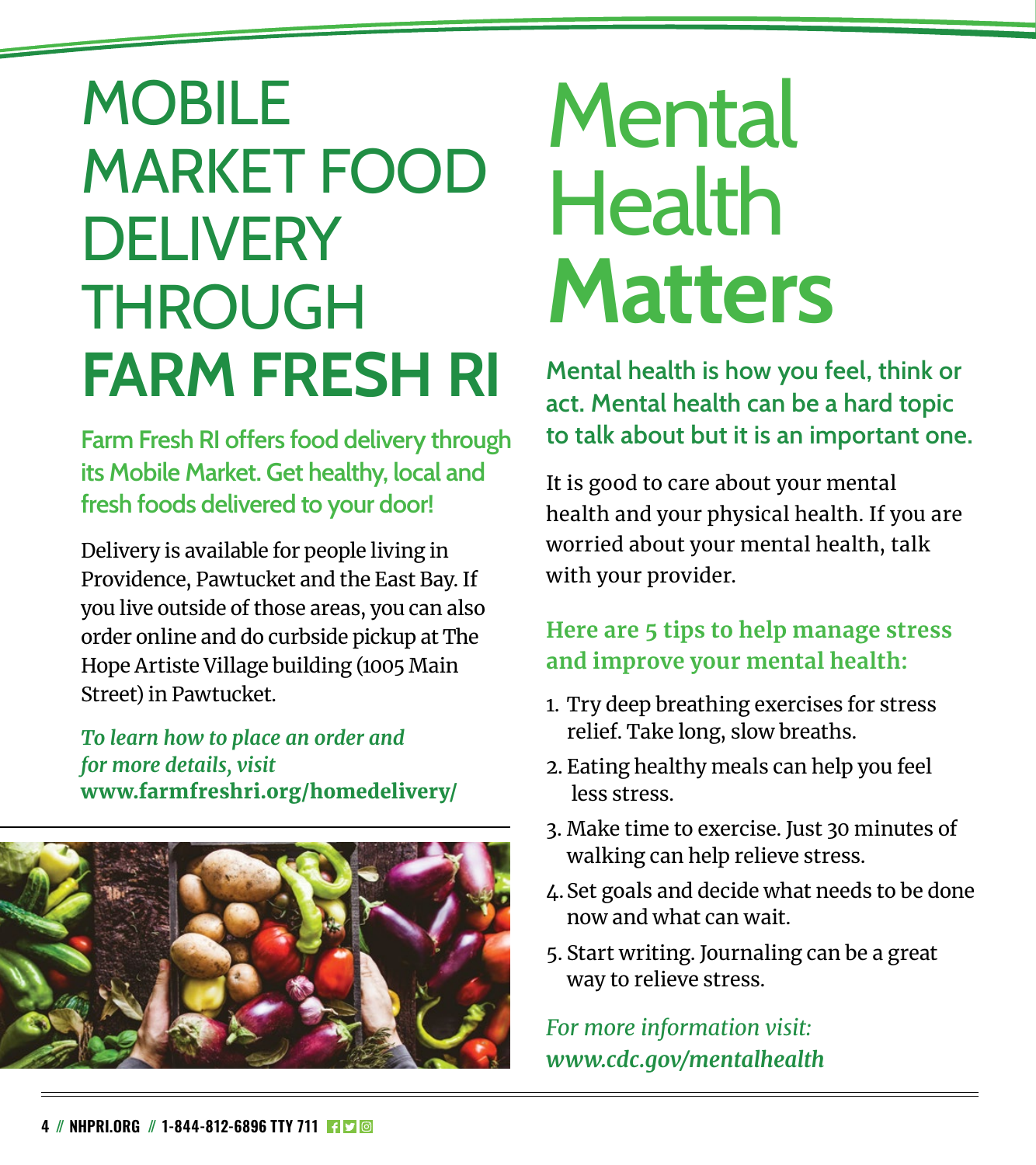### May is **Older Americans Month**

**Every May, the Administration for Community Living celebrates older Americans and their impact in the community during Older Americans Month.** 

The theme for 2020 is "Make Your Mark." You can participate by sharing your experiences with others, trying a new activity in your community, volunteering, spending time with neighbors or loved ones, thanking a caregiver in your life and more.

*For more ways to get involved visit [www.acl.gov/oam](http://www.acl.gov/oam).* 



#### **Our Nurse Advice Line is available to all our members.**

*It has caring nurses available 24 hours a day, 7 days a week. To speak to a nurse, call the Neighborhood Nurse Advice Line at 1-844-617-0563 (TTY 711).*



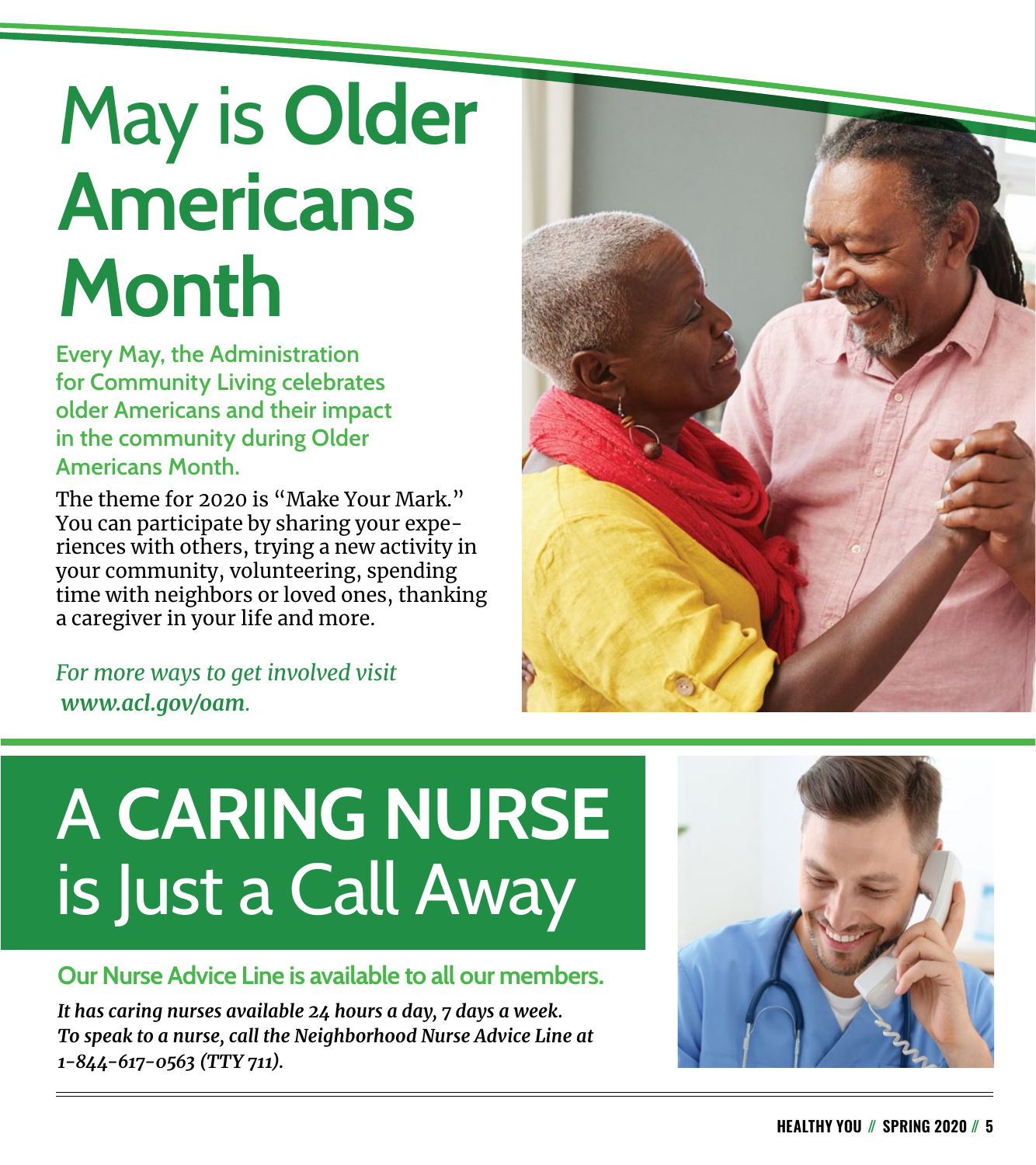### **LONG TERM** Services and **Supports**

Long Term Services and Supports (LTSS) is a variety of services and supports that help members meet their daily needs and improve the quality of their lives so they can safely remain in the community. Eligibility is determined by the State.

*For more information on LTSS, visit* www.dhs.ri.gov/Programs/ LTCProgramInfo.php

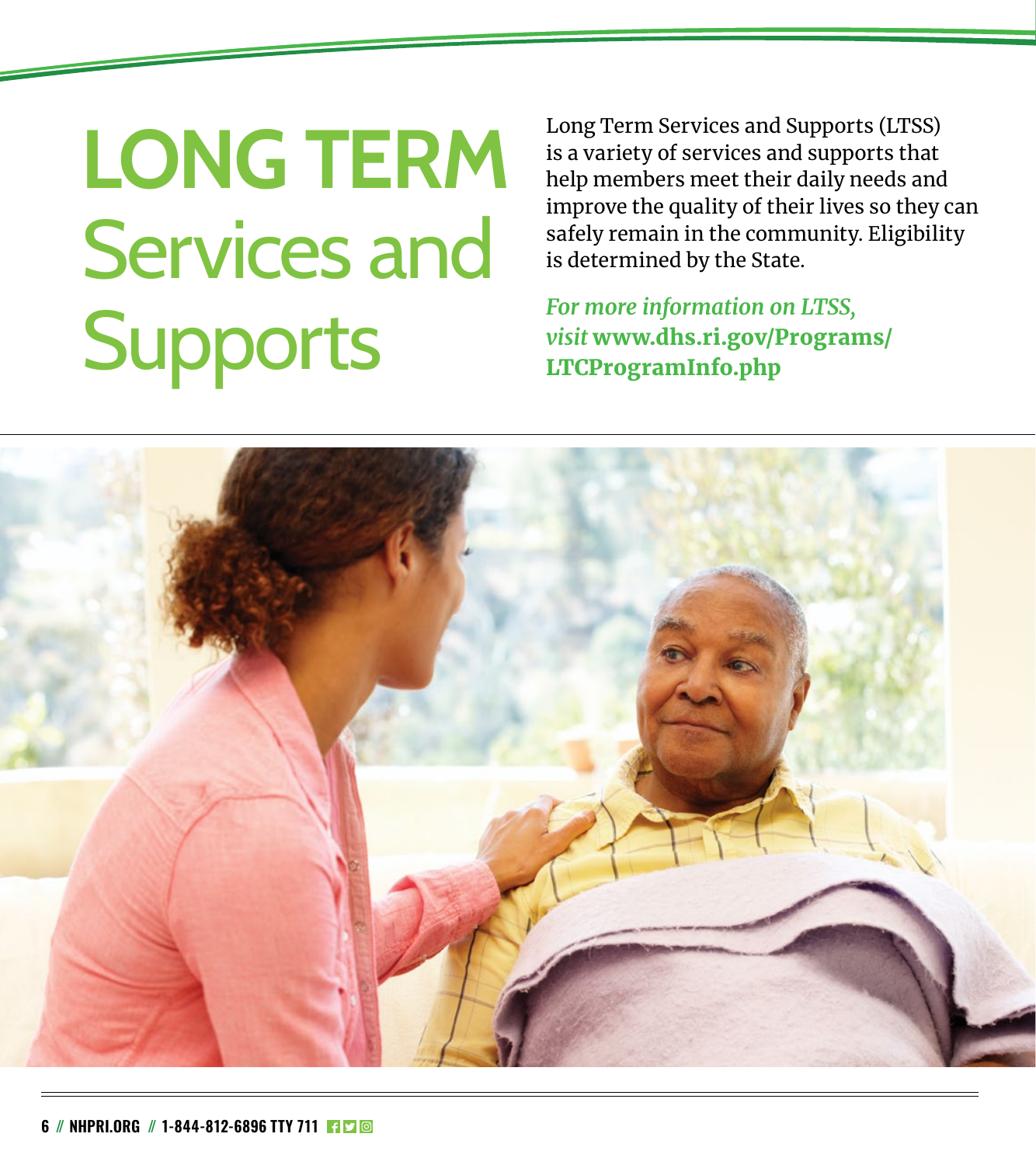

# The **RISKS** of Electronic Cigarettes (E-Cigarettes)

E-cigarettes are electronic devices that heat a liquid and produce an aerosol, not a harmless water vapor.

This aerosol usually has nicotine and other harmful things in it. No amount of nicotine is safe for adults, kids or teens. E-cigarettes are popular, especially with young people, and it's important that you know the risks.

#### **E-cigarettes can cause health issues**

- Most e-cigarettes contain nicotine, which is very addictive.
- They contain other harmful and cancer causing chemicals.
- If you have never smoked, used other tobacco products or used e-cigarettes, don't start now.

*For more information about e-cigarettes visit*  **[www.cdc.gov/e-cigarettes](http://www.cdc.gov/e-cigarettes).**